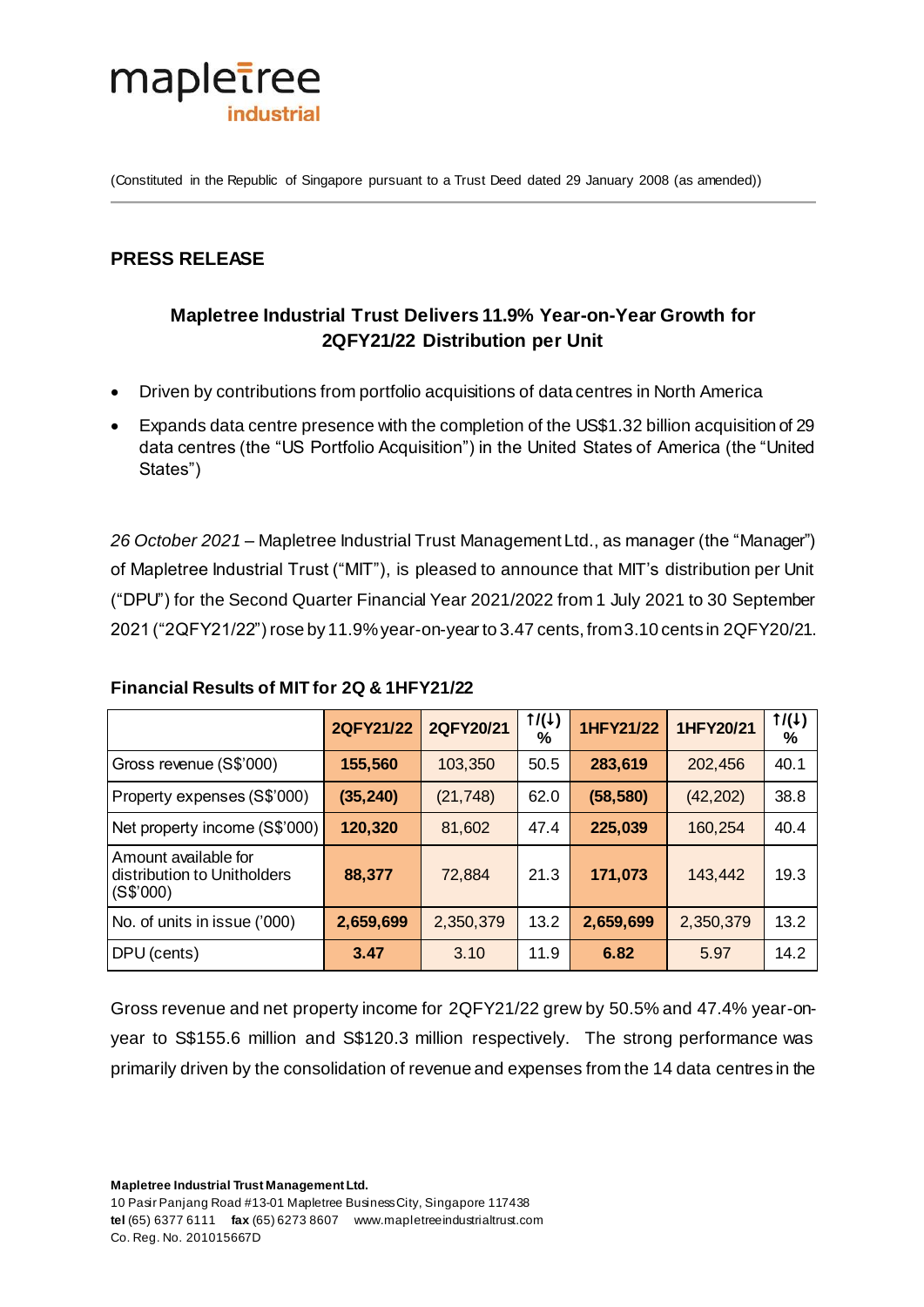United States<sup>1</sup> as well as contributions from the US Portfolio Acquisition and 8011 Villa Park Drive, Richmond, Virginia.

Correspondingly, the amount available for distribution to Unitholders for 2QFY21/22 increased by 21.3% year-on-year to S\$88.4 million. DPU of 3.47 cents for 2QFY21/22 was 11.9% higher than 3.10 cents in 2QFY20/21 on an enlarged unit base, which arose from the equity fund raising exercise completed in 1QFY21/22.

For the First Half Financial Year 2021/2022 from 1 April 2021 to 30 September 2021 ("1HFY21/22"), the amount available for distribution to Unitholders and DPU were S\$171.1 million and 6.82 cents respectively.

Mr Tham Kuo Wei, Chief Executive Officer of the Manager, said, "The completion of the US Portfolio Acquisition marks another milestone in our strategy to reshape and build a portfolio of assets for higher value uses. Following the completion of the US Portfolio Acquisition, MIT's assets under management has increased from S\$6.7 billion as at 30 June 2021 to S\$8.5 billion as at 30 September 2021, with Data Centres accounting for about 52.9%. We remain focused on retaining and working with our tenants amid signs of a gradual but uneven global economic recovery."

### **Portfolio and Investment Updates for 2QFY21/22**

Average Overall Portfolio occupancy for 2QFY21/22 decreased to 93.7% from 94.3% in the preceding quarter. This was attributed to the reduction in the average occupancy for the North American Portfolio. The average occupancy rate for the North American Portfolio for 2QFY21/22 declined to 93.9% from 97.8% in the preceding quarter following the US Portfolio Acquisition, which had a lower average occupancy rate of 87.8%. The average occupancy for the Singapore Portfolio for 2QFY21/22improved to 93.6% from 93.4% in the preceding quarter as higher occupancies were registered for Flatted Factories and Light Industrial Buildings.

<sup>.</sup> 1 Prior to 1 September 2020, gross revenue and net property income did not include MIT's 40% interest in the 14 data centres in the United States, w hich w ere previously held by Mapletree Redw ood Data Centre Trust, a 40:60 joint venture betw een MIT and Mapletree Investments Pte Ltd ("MIPL"), as the joint venture w as equity accounted. The acquisition of the remaining 60% interest in the 14 data centres in the United States from MIPL w as completed on 1 September 2020.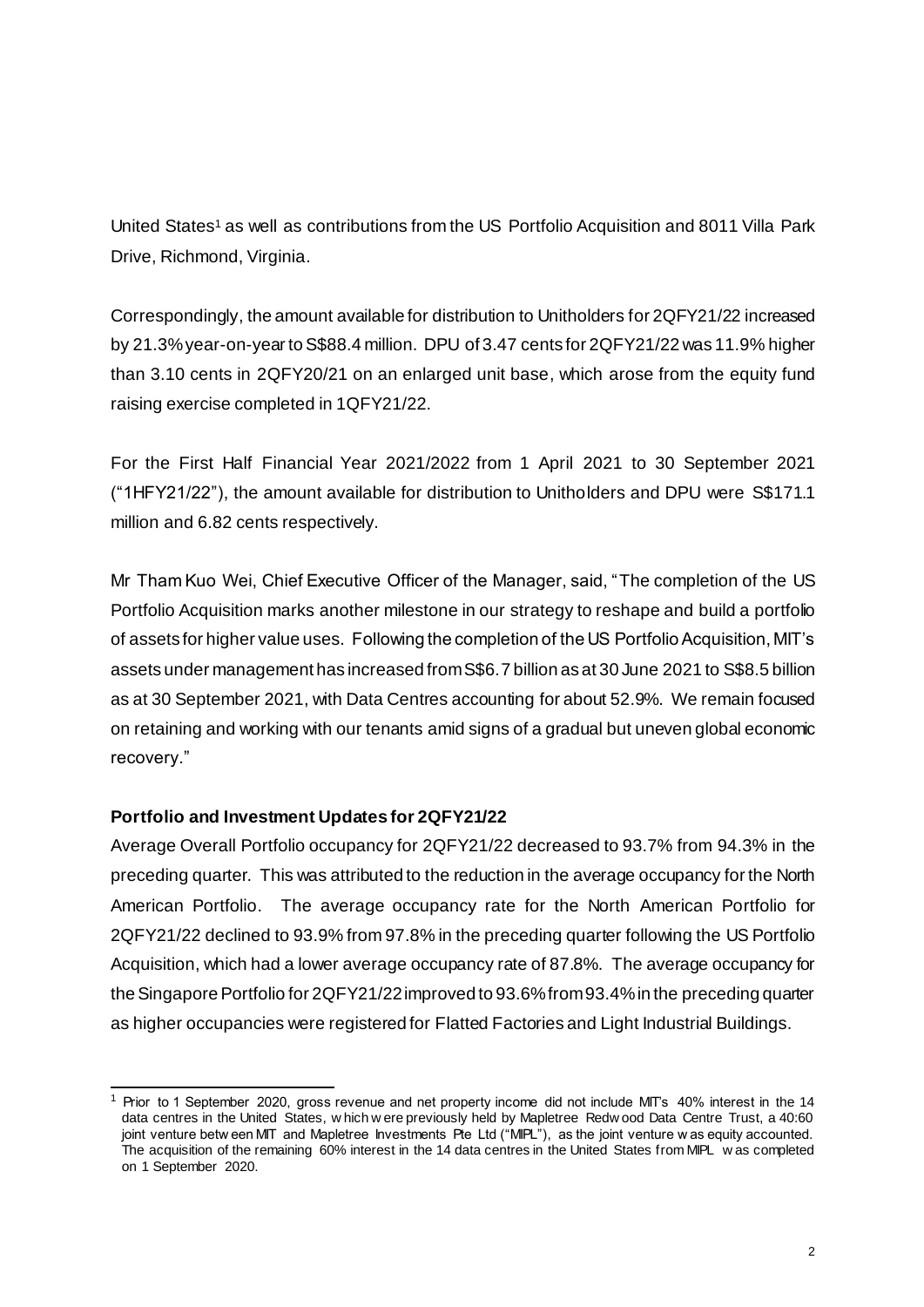As at 30 September 2021, the weighted average lease to expiry ("WALE") for the Overall Portfolio increased to 4.3 years from 3.7 years as at 30 June 2021. This was due to the long WALE of the US Acquisition Portfolio of 7.6 years as at 30 September 2021.

MIT completed the US Portfolio Acquisition on 22 July 2021 at a purchase consideration of US\$1,320.0 million.

### **Proactive Capital Management**

MIT's aggregate leverage ratio increased quarter-on-quarter from 31.0% to 39.6% as at 30 September 2021. This was due to the additional loans drawn to fund the US Portfolio Acquisition. About 57.7% of MIT's total debt were hedged through interest rate swaps and fixed rate borrowings as at 30 September 2021. MIT's weighted average all-in funding cost for 2QFY21/22 was 2.4%, with a healthy interest coverage ratio of 5.9 times<sup>2</sup>.

### **Outlook**

The global economic recovery continues amid a resurging pandemic. Global growth is set to expand 5.9% in 2021 and 4.9% in 2022. Vaccine access remains the main fault line in the global recovery, reinforced by the resurgence of COVID-19 infections. Furthermore, differences in policy support across countries underlay gaps in recovery speeds. As global recovery continues, the risk of derailment remains so long as the pandemic continues<sup>3</sup>.

The quarterly Singapore Commercial Credit Bureau's Business Optimism Index<sup>4</sup> improved further in the fourth quarter of 2021 ("4Q2021"), on the back of relatively resilient demand in the manufacturing and financial services sectors. Despite the increased optimism for 4Q2021, significant downside risks remain as the local economy is still exposed to the lingering domestic and global uncertainties of COVID-19 5 .

<sup>.</sup> <sup>2</sup> Refers to the adjusted interest coverage ratio for the trailing 12 months.

<sup>&</sup>lt;sup>3</sup> Source: International Monetary Fund, World Economic Outlook, 12 October 2021.

<sup>4</sup> Source: Singapore Commercial Credit Bureau, 4Q2021.

<sup>5</sup> Source: The Business Times, Singapore Business Sentiment Improves Further in Q4: SCCB, 14 September 2021.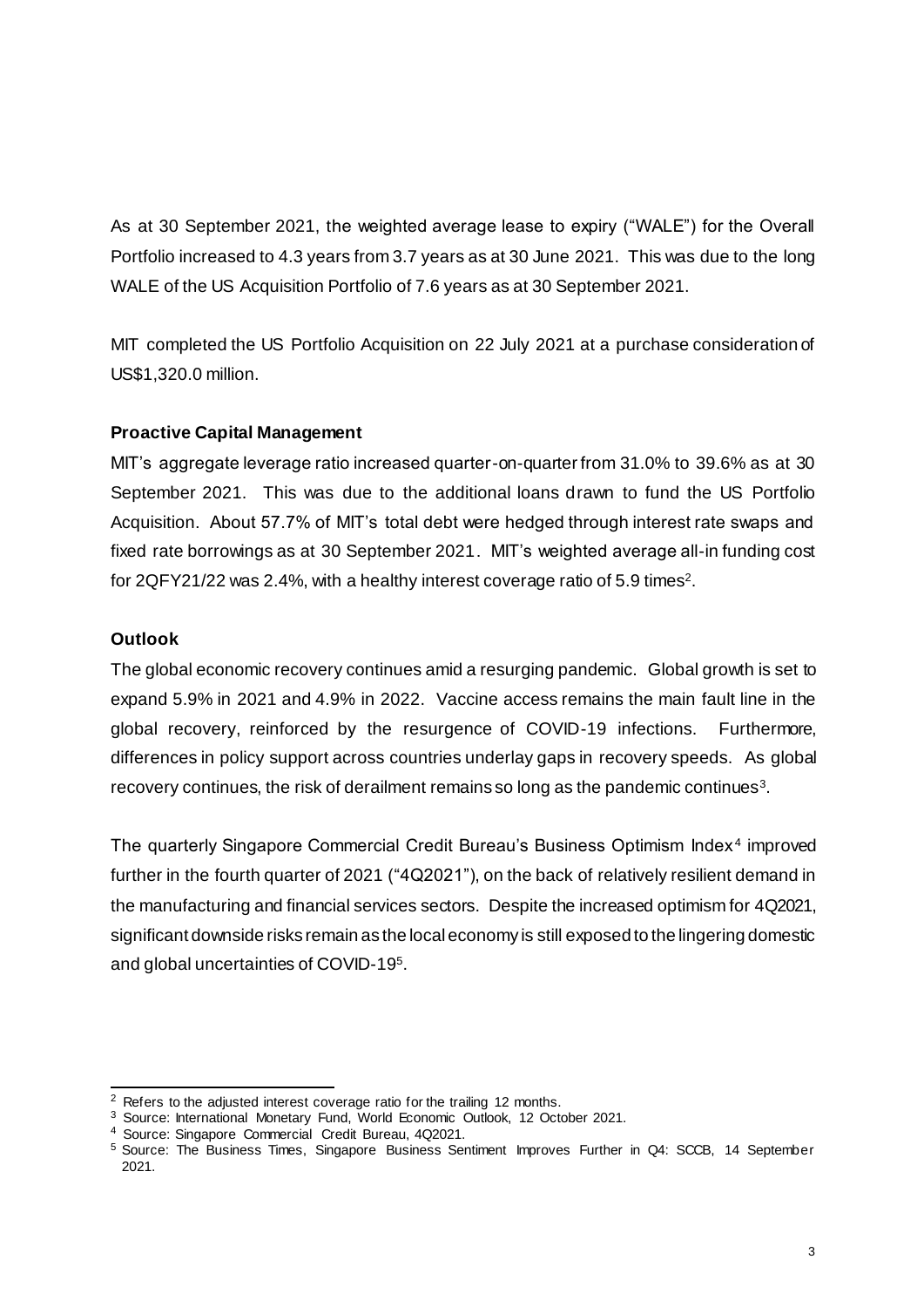According to CBRE6, the data centre construction pipeline in the United States remained robust in the first half of 2021 ("1H2021"). The construction pipeline within primary markets increased from 457.8 megawatts ("MW") in the end of 2020 to 527.6 MW in 1H2021, of which 317 MW, or 60%, had been pre-leased. Data centre demand across primary markets in the United States is also on pace for another strong year, with net absorption reaching 141.7 MW in 1H2021, up 5.3 MW year-on-year.

MIT's large and diversified tenant base with low dependence on any single tenant or trade sector will continue to underpin its portfolio resilience.

### **Distribution to Unitholders**

Unitholders can expect to receive their quarterly DPU for the period from 1 July 2021 to 30 September 2021 on 3 December 2021. The closure of MIT's transfer books and register of Unitholders will be at 5.00pm on 3 November 2021.

For further information, please contact:

### **Mapletree Industrial Trust Management Ltd.**

Melissa TAN Director, Investor Relations Tel: +65 6377 6113 Email: melissa.tanhl@mapletree.com.sg CHENG Mui Lian Manager, Investor Relations Tel: +65 6377 4536 Email: cheng.muilian@mapletree.com.sg

Website[: www.mapletreeindustrialtrust.com](http://www.mapletreeindustrialtrust.com/)

 6 Source: CBRE, North American Data Center Trends Report H1 2021, 19 August 2021.